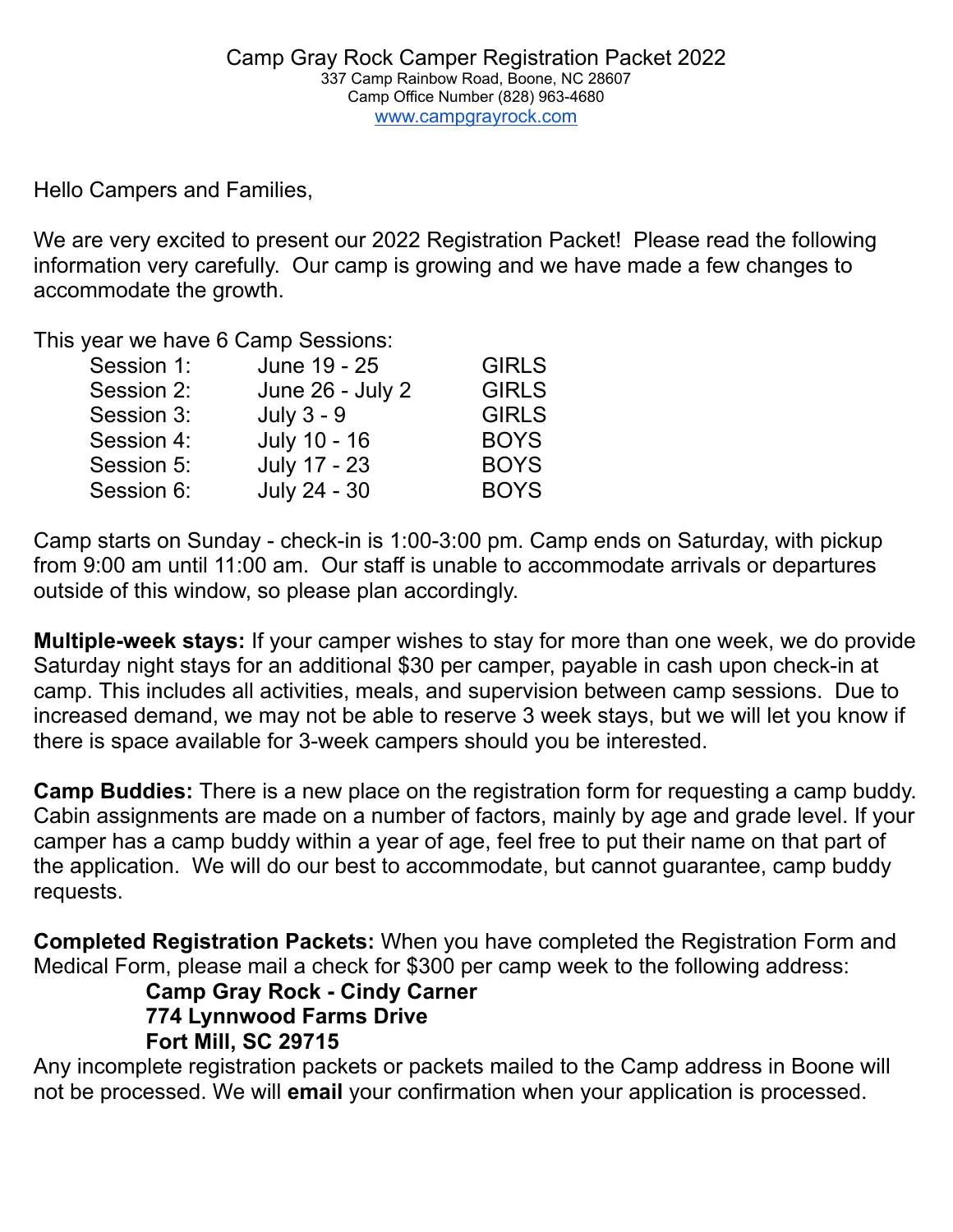## Camp Gray Rock Camper Registration Form 2022

| Has camper been to this camp before? Circle one: YES NO Camp Buddy* ________________________________                                                                                                                                                                                                                                                                                                                     |  | * Camper may choose ONE camp buddy within a year of their age |  |  |
|--------------------------------------------------------------------------------------------------------------------------------------------------------------------------------------------------------------------------------------------------------------------------------------------------------------------------------------------------------------------------------------------------------------------------|--|---------------------------------------------------------------|--|--|
|                                                                                                                                                                                                                                                                                                                                                                                                                          |  |                                                               |  |  |
|                                                                                                                                                                                                                                                                                                                                                                                                                          |  |                                                               |  |  |
|                                                                                                                                                                                                                                                                                                                                                                                                                          |  |                                                               |  |  |
| Is there anything we need to know about your camper in order to make his/her stay at camp successful?                                                                                                                                                                                                                                                                                                                    |  |                                                               |  |  |
| Girls Sessions: Session 1 - June 19-25, Session 2 - June 26 - July 2, Session 3 - July 3-9                                                                                                                                                                                                                                                                                                                               |  |                                                               |  |  |
| Boys Sessions: Session 4 - July 10-16, Session 5 - July 17-23, Session 6 - July 24-30                                                                                                                                                                                                                                                                                                                                    |  |                                                               |  |  |
| Session # you would like to attend: FIRST CHOICE: ______________________________SECOND CHOICE: _______________                                                                                                                                                                                                                                                                                                           |  |                                                               |  |  |
| Circle ONE T-shirt size: ADULT SIZES: (S) (M) (L) (XL) (2XL) (3XL) YOUTH SIZES: (M) (L)                                                                                                                                                                                                                                                                                                                                  |  |                                                               |  |  |
| I understand that there is a certain degree of risk and possible injury by the reason of the camp and its activities. In the event that I<br>cannot be reached in an emergency, I hereby give permission to the physician/dentist selected by the camp official to hospitalize,<br>secure proper treatment for and to order injections of anesthesia for surgery for my child named above.<br>(Parent/Guardian INITIALS) |  |                                                               |  |  |
| I hereby give permission to Camp Gray Rock to photograph and/or video my child for daily updates on the camp Facebook page or<br>for promotional purposes. ______________________(Parent/Guardian INITIALS)                                                                                                                                                                                                              |  |                                                               |  |  |
| I hereby give my permission to Camp Gray Rock to transport my child so that my child may attend off-campus field trips or to<br>receive medical care. _________________(Parent/Guardian INITIALS)                                                                                                                                                                                                                        |  |                                                               |  |  |
|                                                                                                                                                                                                                                                                                                                                                                                                                          |  | Date: __________________                                      |  |  |
| If Sponsored by a Chapter or Lodge, please complete this portion.                                                                                                                                                                                                                                                                                                                                                        |  |                                                               |  |  |
|                                                                                                                                                                                                                                                                                                                                                                                                                          |  |                                                               |  |  |
|                                                                                                                                                                                                                                                                                                                                                                                                                          |  |                                                               |  |  |
|                                                                                                                                                                                                                                                                                                                                                                                                                          |  | <b>SEAL</b>                                                   |  |  |
|                                                                                                                                                                                                                                                                                                                                                                                                                          |  |                                                               |  |  |
|                                                                                                                                                                                                                                                                                                                                                                                                                          |  |                                                               |  |  |

PLEASE MAIL completed Registration Packet, including Medical Form, and a \$300 check made payable to CAMP GRAY ROCK to: **Camp Gray Rock - Cindy Carner, 774 Lynnwood Farms Drive, Fort Mill, SC 29715**. \*\*\*Please send all applications by May 31. ANY APPLICATIONS AFTER MAY 31 will require a camp fee of \$325. No applications will be received and no refunds given within 1 week of check-in.